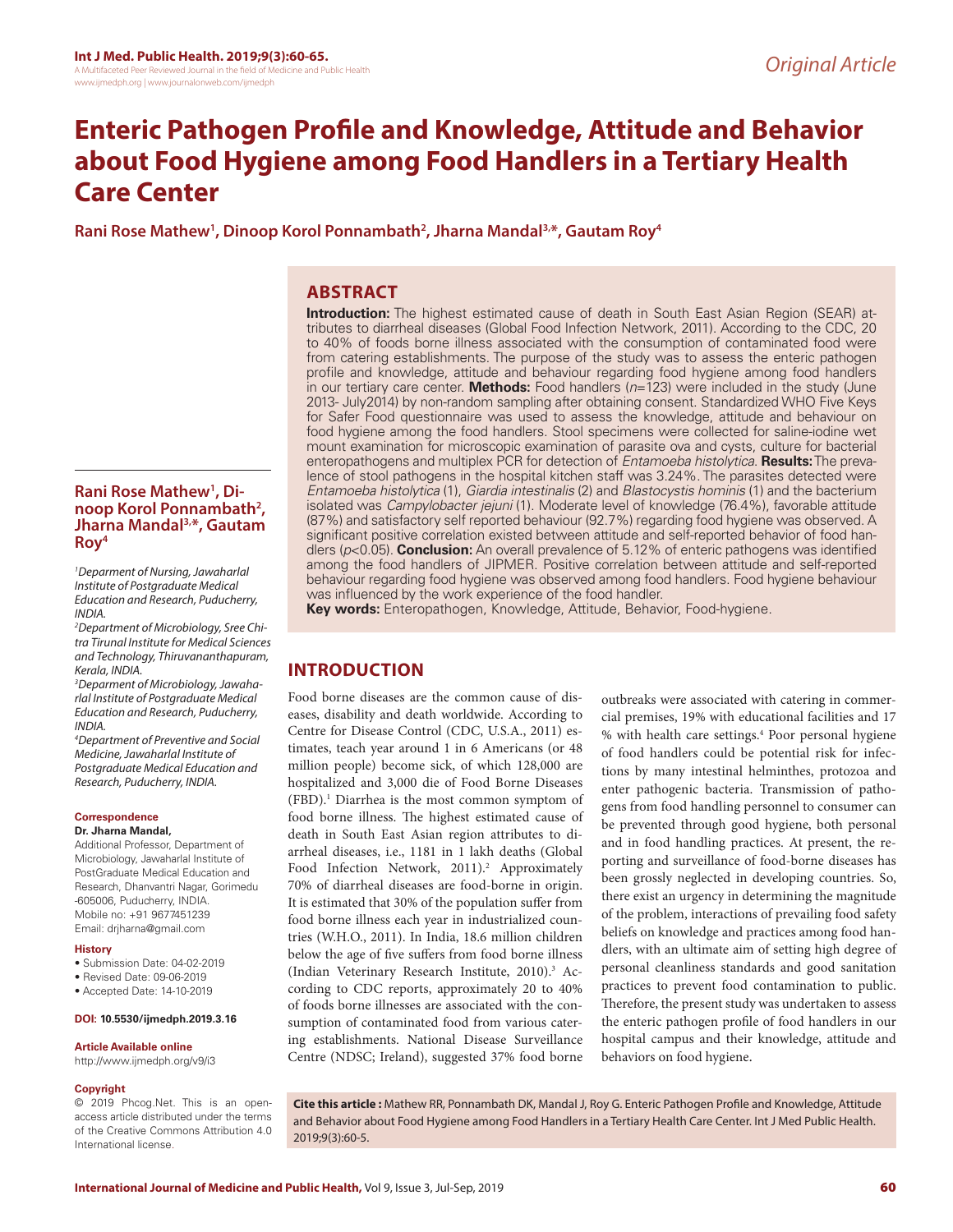## **MATERIALS AND METHODS**

The cross-sectional descriptive study was conducted during the period of July 2013 – June 2014 (1 year), in our tertiary health care center with an out-patient strength of more than 5700 daily and 70000 patients gets admitted annually. The inpatient departments have 2114 beds distributed among various medical, surgical, women and child health, oncology and other super specialties. The estimated number of beneficiaries from all the food establishments incorporating the patients, students and employees were 2754 at the time of the study. A total of 123 food handlers were employed and distributed in a hospital kitchen, 5 hostel messes and 5 hospital canteens. The study was designed in compliance with the Helsinki declaration and the Institute's human ethics committee approved the study. Written consent was obtained from the participants, prior to data and sample collection. The criteria used for selection of study participants were

#### Inclusion Criteria

Food handlers who were in the age group between 18-60 years and both sex.

Food handlers who can speak and understand Tamil language (Indigenous language)

All 123 food handlers fulfilled the inclusion criteria and were included in assessing the knowledge, attitude and behavior towards food hygiene. However, the enteric pathogen profile was assessed for 117 samples since six refused to provide stool specimens.

#### A three part questionnaire was used

Part I consisted of a background proforma of food handlers, with demographic and clinical variables of food handlers. It comprises of 10 items, which included type of job and kind of food establishment, age, sex, education, years of experience, sources of information on food hygiene, history of gastro-intestinal illness in the last 3 months and deworming status of the past one year.

Part II contained the enteric pathogen profile with details of individual food handler such as name, type of food establishment, date and time of specimen collection. Stool specimens were collected in Cary-Blair transport medium and submitted to the microbiology laboratory for stool microscopy of intestinal parasites and culture of four intestinal pathogenic bacteria (*Salmonella, Shigella, Campylobacter jejuni* and *Vibrio cholerae*)

Part III was the standardized (W.H.O., 2007) Five keys for safer foods tool to assess and score the knowledge, attitude and behaviour on food hygiene among food handlers.5 Five keys for safer food included the five aspects of keeping food and food handlers clean, separation of raw and cooked food, thorough cooking, storage food at safe temperatures and use of safe water and raw materials.

Knowledge section of the questionnaire was used to assess the food handlers' knowledge on food hygiene. It comprises of 11 items with yes or no options.

Attitude part of the five keys for safer food consisted of 10 likert type items scaled as a Agree(2), Not sure(1) and Disagree(0).

Behaviour section of questionnaire consisted of 10 self- reported behaviours on food hygiene with a five point scale. The response items were scaled as always (4), most times (3), sometimes (2), not often (1) and never (0).

### Scoring Procedures

Regarding the knowledge questionnaire on food hygiene, the total possible score was 11. A score of '1' mark was given for right answer and '0' for the wrong answer. For the purpose of interpretation, the investigator had classified knowledge, attitude and self reported behaviour scores into three categories based on their percentages such as  $\leq 50\%$ , 51-75% and >75%.

The obtained scores were categorized as follows:

| Poor knowledge<br>$\sim$ | A score from 0 to 5 ( $\leq$ 50%) |
|--------------------------|-----------------------------------|
| Moderate knowledge-      | A score from 6 to 8 (51-75%)      |
| Good knowledge           | A score from 9 to 11 $($ >75%)    |

With regard to the attitude related to food hygiene, questions were assessed by a 3 point likert scale. The maximum possible score was 20. The likert response items were scaled as 2, 1 and 0.

The scores were ranged as follows:

| Unfavourable attitude | - A score from 0 to 10 $(\leq 50\%)$                            |
|-----------------------|-----------------------------------------------------------------|
|                       | Moderately favourable attitude - A score from 11 to 15 (51-75%) |
| Favourable attitude   | -A score from 16 to 20 $($ >75%)                                |

With regard to self- reported behaviour on food hygiene, the questions were assessed through a 5 point rating scale. The maximum score was 40. The scores for the questions ranged from 0 to

The obtained scores were classified as follows:

| Unsatisfactory behaviour                                           | - A score from 0 to 20 ( $\leq$ 50%) |
|--------------------------------------------------------------------|--------------------------------------|
| Moderately satisfactory behaviour - A score from 14 to 30 (51-75%) |                                      |
| Satisfactory behaviour                                             | - A score from 31 to 40 $($ >75%)    |

The validity of the demographic proforma was obtained from four experts. The instrument was translated into Tamil language and back translation was done. The validity of the Tamil translated tool was evaluated by the experts for content validity. Reliability for knowledge and behavior established through test–retest method on 17 samples with scores 0.78 and 0.82 respectively. A positive correlation of 0.76 was obtained through split half method for the 10 attitude statements.

#### Statistical analysis

Descriptive (Frequency, percentage, mean, standard deviation and Karl-Pearson's correlation co-efficient) and inferential statistics (Independent't' test and ANOVA) were used in the study. Descriptive statistics included the distribution profile of enteric pathogens and demographic data were expressed as frequencies and percentages and the data on knowledge, attitude and behavior on food hygiene were expressed as mean with standard deviation. The independent student '*t*' test or analysis of variance was used to find out the association between knowledge, attitude and behavior and background variables. Correlation analysis was carried out to identify the linear relationship among knowledge, attitude and behavior of food handlers using Karl Pearson's correlation co-efficient. Data analysis was performed in SPSS version 19. All statistical analysis was carried at 5% level of significance.

## **RESULTS**

All 123 food handlers fulfilled the inclusion criteria and were included in assessing the knowledge, attitude and behavior towards food hygiene. However, the enteric pathogen profile was assessed for 117 samples since six refused to provide stool specimens. The frequency and percentage distribution of the background variables of the food handlers are shown in Table 1. Four stool specimens were positive for intestinal parasites (2- *Giardia intestinalis*, 1- *Entamoeba histolytica*, 1- *Blastocystis hominis*) (Figure 1 and 2) *Campylobacter jejuni* was isolated from stool samples of 2 food handlers. Thus the prevalence of enteric pathogens among the food handlers was 5.12 %.

 Based on the standardized WHO tool, the following were the observations. 76.4% of the food handlers had moderate level of knowledge regarding food hygiene and 17.1% of them had poor knowledge (less than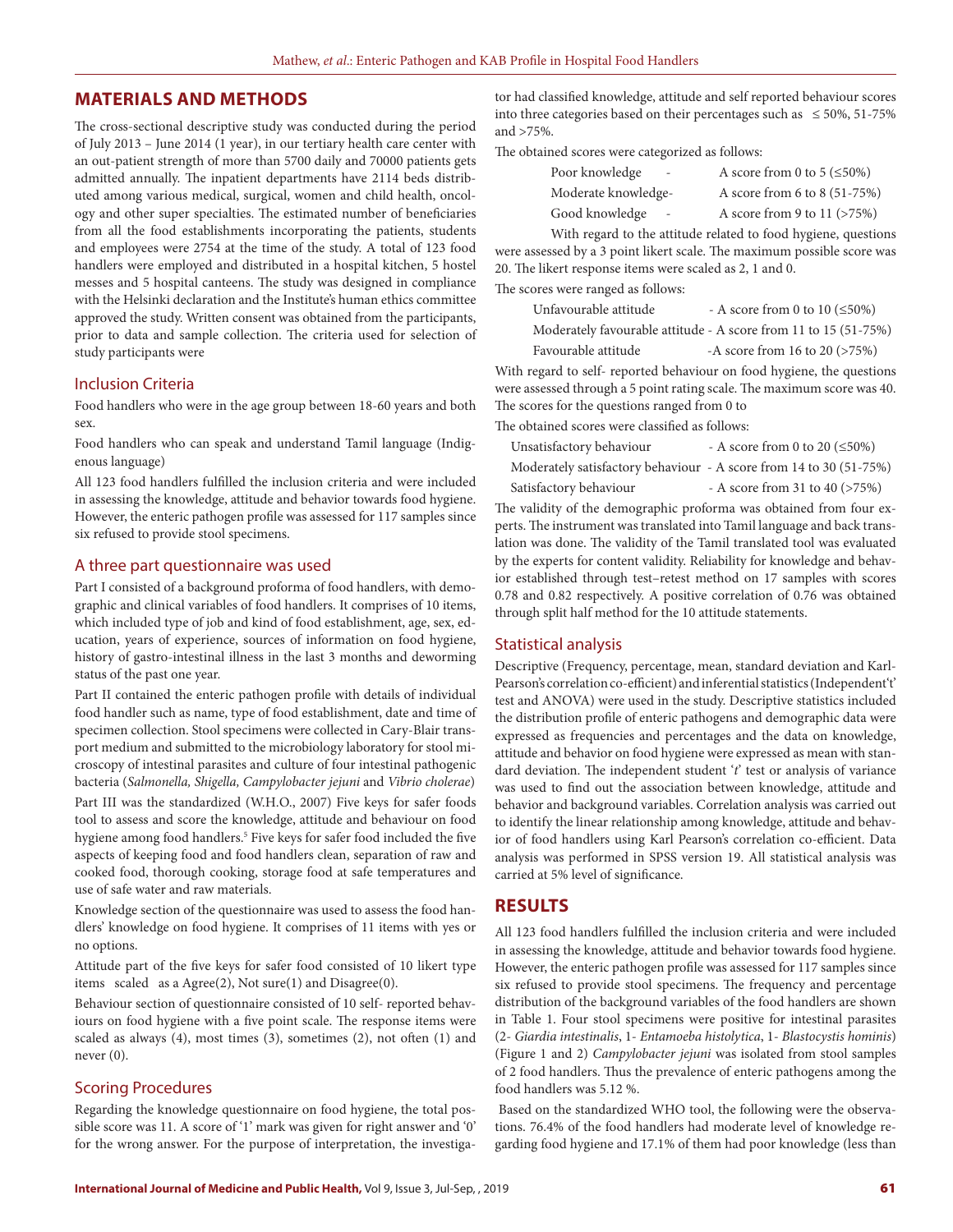50%) (Table 2). 20.2% food handlers were unaware that wiping cloths can spread micro-organisms; 26.6% agreed with the statement "same cutting board can be used for raw and cooked foods provided it looks clean' and only 4% unaware that 'raw food need to be stored separately". 73.4% responded that cooked foods need to be thoroughly reheated and proper cooking of meat required temperature more than 40°C. 73.4% of food handlers responded that cooked food need not to be left at room temperature overnight to cool before refrigerating' and 84.7% agreed that cooked food should be kept very hot before serving. Only 20.2% were unaware that refrigeration of food can slow down bacterial growth. 81.5% responded that safe water cannot be identified by its appearance and a greater majority (96.8%) of the food handlers responded that the fruits and vegetables are to be washed in safe water. 87% of the food handlers had favorable attitude towards food hygiene and 12.2% of them had moderately favorable attitude (Table 2). 92.7% agreed with the statement "keeping kitchen surfaces clean reduces the risk for illness" and 1.6% stated keeping raw and cooked food separate will not prevent illness. 20.2% of food handlers were not sure about use of thermometer to ensure thorough cooking of meat. Only very few (2.4%) agreed with the statement "soups and stews should not always be boiled to ensure safety". Minority (16.1%) of food handlers stated that it is safe to leave cooked food out of fridge for more than 2 hr. 94.3% agreed that inspecting food for freshness and wholesomeness was valuable. A large number (95.2%) of food handlers agreed that it is necessary to throw away the outdated foods. 92.7% had satisfactory behaviors towards food hygiene and none of them had unsatisfactory behaviors (Table 2). 78.2% of them expressed that they washed their hands always and 80.6% expressed that they clean surfaces and equipment used for food. 88.7% of them expressed that they always separated raw and cooked food during storage. Most of food handlers (85.5%) checked for clear juices to ensure meat cooked thoroughly and 2.4% had never done that. Few (4%) had not reheated cooked food until it is piping hot whereas 84.7% had always done it. Considering the storing of left over in a cool place within 2 hr of serving: 81.4% performed it always but 5.6 % had never done that. Only a minority (7.3%) of them expressed that, they never threw away the food beyond expiry date. With regard to washing fruits and vegetables with safe water before eating them: 90% of them washed it always and 4.8% washed most time. The mean scores and the level of knowledge, attitude and behaviors of the food handlers obtained are shown in Table 2. There was no significant difference between the mean scores of knowledge and any of the selected background variables of the food handlers and no significant difference between the mean scores of attitude and any of the background variables of the food handlers. There was a significant difference between the mean scores of self-reported behaviors and the work experience of the food handlers (Table 1).

## **DISCUSSION**

An overall prevalence of 5.12 % of enteric pathogens was identified among food handlers of JIPMER campus, which is much lower, compared to study findings by Bobhate *et al*. (26.3%) in Mumbai among hospital catering staff and Danchaivijitr et al. (40.8%) in Bangkok.<sup>6,7</sup> Khurana *et al*. had identified that 8.75%, 16%, 16.75% and 6.75% of food handlers infected with enteric pathogens between 2003 and 2006 at PGIMER, Chandigarh.<sup>8</sup> In accordance with the prevalence of enteric parasites, 2.5% is very low compared to study findings done in Bijapur by Udgiri (9.7%),<sup>9</sup> in Amritsar by Mohan (14%),<sup>10</sup> in Chandigarh by Khurana *et al*. (7%),<sup>8</sup> in Thailand by Kausolsuk (10.3%),<sup>11</sup> in Turkey by Pavol (12.9%),<sup>12</sup> in Bangkok by Danchaivijithir (21.1%)<sup>7</sup> and in Ethiopia (49.4%) by Nigusse *et al*. 13

The proportion of food handlers affected with *Entamoeba histolytica*  (0.8%) in present study was much less than the study findings by Udgiri et al. (4.54%) at Bijapur,<sup>9</sup> Kusolsuk et al. (10%) at Thailand,<sup>11</sup> Andargie *et al*. (1.6%)14 and Nigusse *et al*. (36.6%) at Ethiopia.13 The percentage of food handlers affected with *Giardia intestinalis* was 1.7 %. Study findings by Nigusse *et al.* (2012)<sup>13</sup> at Mekelle University, Donkor *et al.* (2009)<sup>15</sup> in Ghana and Idowu et al. (2006) in Nigeria<sup>16</sup> revealed that the prevalence of Giardia were 11%, 1% and 13% respectively. The present study showed that only 1.7 % of food handlers were affected with enteropathogenic bacteria, much less than findings reported by Khurana *et al*. (13.3%)8 in 2002 from Chandigarh, Andargie et al. (3.1%)<sup>14</sup> in Ethiopia and Danchaivijithir *et al*. (18.4%) at Bangkok.7 The lower prevalence of enteric pathogens may be due to better personal hygiene, frequent hand washing facilities, clean drinking water, toilet facilities, better wages for the food handlers and free medical services for the food handlers with in the hospital campus.

This study showed that, 76.4% of the food handlers had moderate level of knowledge regarding food hygiene and another 17.1% of them had poor knowledge and only 6.5% had good level of knowledge with an overall mean score of 6.61(Maximum score-11; Table 2). These findings are consistent with those of Rahman *et al*. 17 in 2001, with a mean knowledge score of 6.7 (Maximum score-9); further 41.6% of the food handlers had average level of knowledge, 20.5% had poor knowledge and 36.8% had good level of knowledge.

In our study, all the food handlers (100%) in the hospital campus were aware of the importance of hand washing. Manning *et al*. (1993) reported that 81% of food handlers in their study were aware of the importance of hand washing.18 In the present study, 20.2% of food handlers were unaware that kitchen wiping cloths can spread micro-organisms, nearly 72% of them expressed that cooked food need to be thoroughly reheated before serving, while 18.5% were unaware that safe water cannot be identified by its appearance. A very small portion of food handlers (3.2%) did not know fruits and vegetables had to be washed in safe water.

A majority of the food handlers (87%) had favorable attitude towards food hygiene and only 0.8% had unfavorable attitude, with mean score of 18.3 (Maximum score-20; Table 2). Contrary to this finding, a study by Rahman *et al*. revealed that only 19.1% had good attitude and 17.2% had unfavorable attitude towards food hygiene with a mean score of 38.4 (Maximum score-48).<sup>17</sup> About 6.5% of food handlers didn't agree with the statement that, "Frequent hand washing during food preparation is worth the extra time" and 88.7% of them agreed that thawing food in a cool place is safer. Few knowledge statements like 'It is important to wash hands before handling food. 'Wash fruits and vegetables in safe water.' and attitude statements such as 'Inspecting food for freshness and wholesomeness is valuable.' 'It is important to throw away foods that have reached their expiry date.' must have lead food handlers to give socially desirable responses.

Nearly 93% food handlers had satisfactory behaviors regarding food hygiene whereas only 7.3% had moderately satisfactory behaviors with a mean score of 37.35 (Maximum score-40; Table 2). It is noteworthy that none of them had unsatisfactory behaviors. A study conducted at Sarawak reported that 10.8% food handlers exhibited satisfactory behaviors; most of them (71.5%) had moderately favorable behaviors whereas 16.9% demonstrated unsatisfactory behaviors regarding food hygiene with a mean score of 25.5 (Maximum - 30). $17$ 

All food handlers washed hands before food handling; 78.2% washed hands always, 19.4% most times and while 0.8% did not wash often. Regarding cleaning of surfaces and equipment's used for food preparations before reusing on other foods always performed by 80.6%; 16.1% most times and only few (2.4%) had done it sometimes. In our study, 88.7% of the food handlers always separated raw and cooked food during storage. The study finding replicates that of Donkor *et al*. among food vendors of Ghana (2009),<sup>15</sup> who reported 57% of food handlers washed hands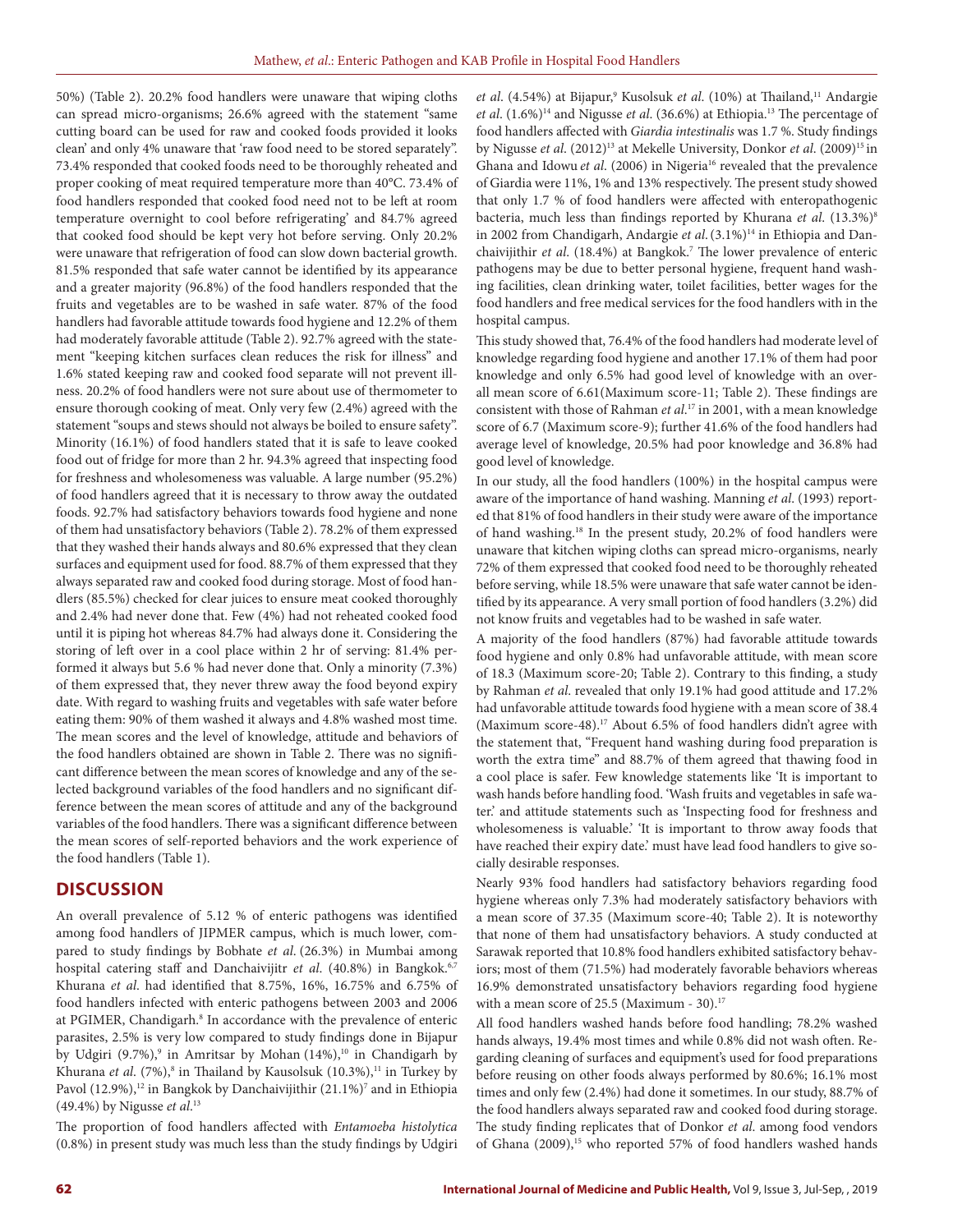| SI.<br>No. |                                       | Knowledge |            |        |           |                                              | <b>Attitude</b> |           |             | <b>Self-reported behavior</b> |                |  |
|------------|---------------------------------------|-----------|------------|--------|-----------|----------------------------------------------|-----------------|-----------|-------------|-------------------------------|----------------|--|
|            | <b>Background</b><br><b>Variables</b> | N (%)     | M(S.D)     | t or F | $p$ value | M(S.D)                                       | t or F          | $p$ value | M(S.D)      | t or F                        | <i>p</i> value |  |
| 1.         |                                       |           |            |        |           | Type of Food Establishments                  |                 |           |             |                               |                |  |
|            | Hospital                              |           |            | 1.86   | 0.14      |                                              | 1.50            | 0.22      |             | 2.27                          | 0.09           |  |
|            | kitchen(1)                            | 37(30.1)  | 6.57(1.09) |        |           | 18.95(1.81)                                  |                 |           | 38.00(3.93) |                               |                |  |
|            | Canteen(4)                            | 41(33.3)  | 6.29(1.6)  |        |           | 18.02(2.59)                                  |                 |           | 37.39(3.15) |                               |                |  |
|            | Hostel mess(5)                        | 44(35.8)  | 6.91(1.27) |        |           | 18.02(2.13)                                  |                 |           | 36.95(3.91) |                               |                |  |
|            | OPD Bunk                              | 1(0.8)    | 8.00(0)    |        |           | 18.00(2.23)                                  |                 |           | 29.00(0)    |                               |                |  |
| 2.         |                                       |           |            |        |           | Type of job                                  |                 |           |             |                               |                |  |
|            | Cook                                  | 46(37.1)  | 6.67(1.3)  |        |           | 18.28(2.48)                                  |                 |           | 37.63(4.05) |                               |                |  |
|            | Waiter                                | 18(14.5)  | 6.61(1.34) |        |           | 18.22(2.13)                                  |                 |           | 37.00(4.10) |                               |                |  |
|            | Helper                                | 35(28.2)  | 6.63(1.48) |        |           | 18.46(2.20)                                  |                 |           | 37.54(3.21) |                               |                |  |
|            | Multitask Workers                     | 24(20.2)  | 6.46(1.38) | 0.13   | 0.94      | 18.17(1.90)                                  | 0.09            | 0.94      | 36.79(3.72) | 0.34                          | 0.79           |  |
| 3.         |                                       |           |            |        |           | Age of food handlers                         |                 |           |             |                               |                |  |
|            | $16-40$ years                         | 67(54.5)  | 6.66(1.49) |        |           | 18.06(2.35)                                  |                 |           | 37.34(3.58) |                               |                |  |
|            | 40-58 years                           | 56(45.5)  | 6.55(1.19) | 0.18   | 0.94      | 18.59(2.04)                                  | 1.74            | 0.19      | 37.36(3.96) | $0.00\,$                      | 0.98           |  |
| 4.         |                                       |           |            |        |           | Gender                                       |                 |           |             |                               |                |  |
|            | Male                                  | 80(65)    | 6.61(1.45) | 0.01   | 0.98      | 18.19(2.40)                                  | 0.59            | 0.44      | 37.49(3.96) | 0.56                          | 0.58           |  |
|            | Female                                | 43(35)    | 6.60(1.18) |        |           | 18.51(1.86)                                  |                 |           | 37.09(3.33) |                               |                |  |
| 5.         |                                       |           |            |        |           | <b>Education Level</b>                       |                 |           |             |                               |                |  |
|            | No formal                             |           |            | 1.06   | 0.37      |                                              | 0.64            | 0.59      |             | 0.36                          | 0.78           |  |
|            | education                             | 10(8.1)   | 6.00(0.82) |        |           | 19.20(1.14)                                  |                 |           | 38.50(1.35) |                               |                |  |
|            | Primary school                        | 17(13.8)  | 6.59(0.87) |        |           | 18.29(2.44)                                  |                 |           | 37.35(3.48) |                               |                |  |
|            | Secondary school                      | 82(66.7)  | 6.62(1.42) |        |           | 18.24(2.15)                                  |                 |           | 37.27(3.96) |                               |                |  |
|            | Higher secondary<br>and above         | 14(11.4)  | 7.00(1.71) |        |           | 18.00(2.23)                                  |                 |           | 37.00(4.04) |                               |                |  |
| 6.         |                                       |           |            |        |           | Work Experience                              |                 |           |             |                               |                |  |
|            | $0-5$ years                           | 51(41.5)  | 6.63(1.33) | 0.55   | 0.58      | 18.1(2.18)                                   | 0.72            | 0.49      | 37.57(3.16) | 4.22                          | $0.02^*$       |  |
|            | 5-10 years                            | 21(17.1)  | 6.86(1.82) |        |           | 18.1(2.36)                                   |                 |           | 35.29(4.87) |                               |                |  |
|            | $10-30$ years                         | 51(41.5)  | 6.49(1.73) |        |           | 18.59(2.23)                                  |                 |           | 37.98(3.52) |                               |                |  |
| 7.         |                                       |           |            |        |           | Source of knowledge acquired on food hygiene |                 |           |             |                               |                |  |
|            | Informal sources                      | 57(46.3)  | 6.72(1.33) | 0.66   | $0.52\,$  | 18.11(2.17)                                  | 0.56            | $0.54\,$  | 36.65(3.87) | 2.04                          | 0.13           |  |
|            | Formal Training                       | 8(6.5)    | 6.88(2.17) |        |           | 18.88(1.64)                                  |                 |           | 38.63(1.92) |                               |                |  |
|            | Experience                            | 58(47.2)  | 6.47(1.26) |        |           | 18.41(2.35)                                  |                 |           | 37.86(3.71) |                               |                |  |
| 8.         |                                       |           |            |        |           | History of GI Symptoms (In past 3 months)    |                 |           |             |                               |                |  |
|            | Yes                                   | 23(18.7)  | 6.57(1.08) | 0.17   | 0.59      |                                              |                 |           | 37.92(2.89) | $0.80\,$                      | 0.43           |  |
|            | $\rm No$                              | 100(81.3) | 6.62(1.42) |        |           |                                              |                 |           | 37.22(3.91) |                               |                |  |
| 9.         |                                       |           |            |        |           | De-worming (In past 1 year)                  |                 |           |             |                               |                |  |
|            | Yes                                   | 7(5.7)    | 6.29(0.48) | 0.64   | 0.52      | 19.14(1.07)                                  | 0.64            | $0.30\,$  |             |                               |                |  |
|            | $\rm No$                              | 116(94.3) | 6.63(1.39) |        |           | 18.25(2.27)                                  |                 |           |             |                               |                |  |

**Table 1: Frequency, percentage distribution of background variables and their association with knowledge, attitude and self-reported behavior of food handlers.** 

\* - Significant *p* value (≤ 0.05)

before food preparation; 12% of them washed most times; while 31% did not wash often, 47% used clean surfaces for food preparation; 17% used them most times and 34% did not use them often and 27% always stored raw and cooked foods separately. Other researchers like, Nigusse *et al*. (2012)13 at Mekelle University found that, 72.9% of food handlers washed

hands before and after preparing food and 87.7% of them had stored raw and cooked food separately. A study conducted in Malaysia by Slow *et al*.  $(2011)^{19}$  revealed that, 60% of food handlers washed their hands before and after food handling. In the present study, it was found that 81.4% of food handlers always stored the left-over food in a cool place within 2 hr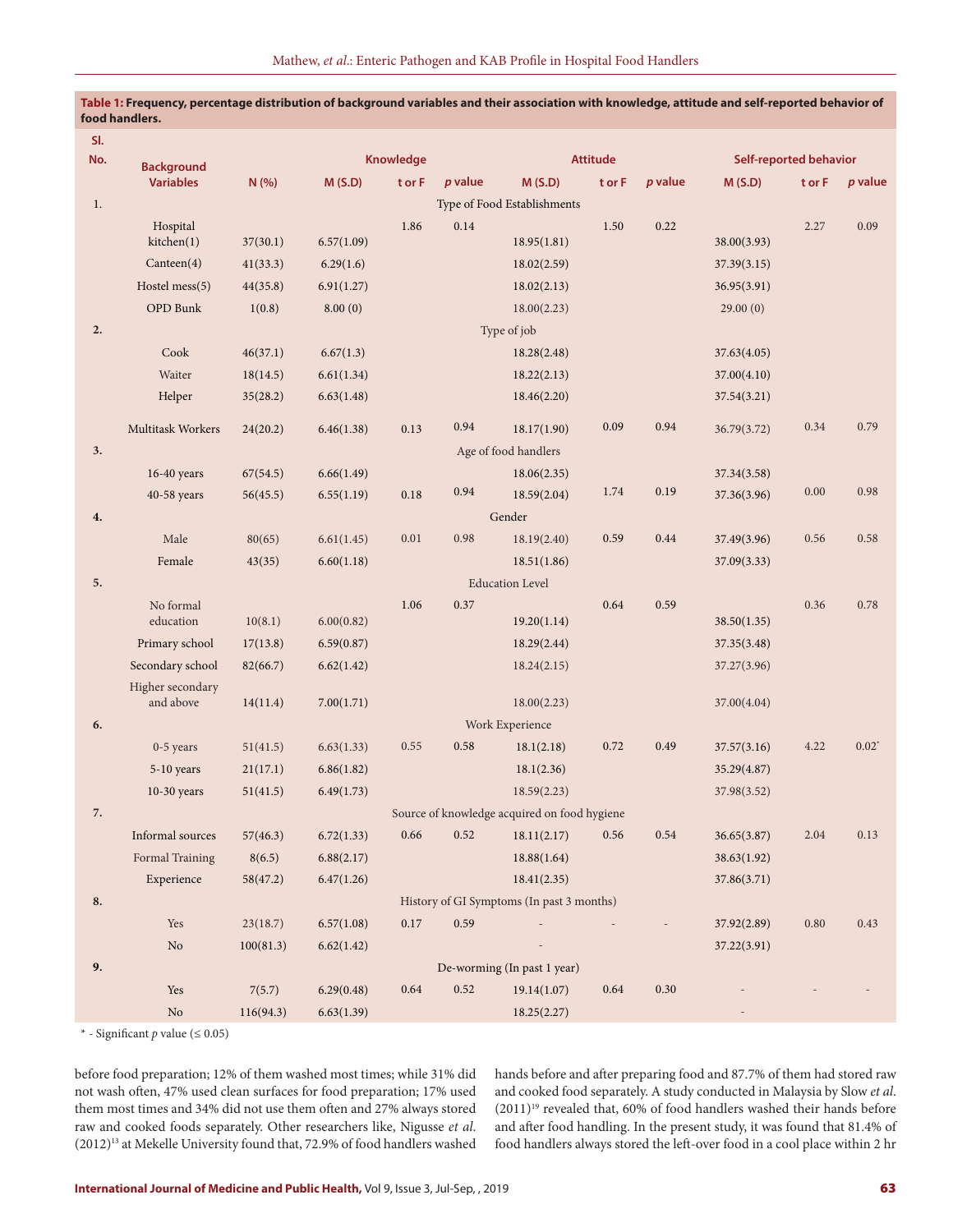of serving but 5.6 % of them had never done that. With regard to washing fruits and vegetables with safe water before eating them: majority (90%) of them washed it always and 4.8% washed most time.

The study showed that most of the food handlers had moderate knowledge, favorable attitude and satisfactory behaviors towards food hygiene with mean score (SD) of 6.61 (1.36), 18.3 (2.22) and 37.35 (3.74) respectively (Table 2). It may be because the food handlers were working in the institutional setting, with all basic hygiene facilities being provided, which is in agreement with a study performed in Solapur by Takalkar *et al*. (2011).<sup>20</sup> A study by Abdul *et al*. (2012)<sup>21</sup> in Malaysia reported that the food handlers had excellent knowledge, attitude and favorable practices towards food hygiene with mean score (SD) of 83.98 (13.26), 82.8 (10.94) and 77.04 (14.98). According to Hines *et al.* (1987)<sup>22</sup> both declarative (knowledge regarding issues) and procedural knowledge (knowledge regarding action strategies) are essential for behavior change. Food handlers with less declarative knowledge and more procedural knowledge could be a possible reason for the 17% poor knowledge observed, in contrast to their moderately satisfactory or satisfactory food hygiene behavior (Table 2).

There was a significant positive moderate correlation between attitude of food handlers and their self reported behaviors regarding food hygiene (Pearson's correlation coefficient, *r*-0.48; *p*< 0.001). Attitude, an important factor besides knowledge, ensures a downward trend of food borne illnesses. The correlation reveals that, attitude influenced the behavior through the cascades of intrinsic learning processes. This finding is consistent with that of Ko et al. (2011),<sup>23</sup> who found that there was a significant positive correlation existed between attitude and behavior (*r*=0.636; *p*<0.05) among food handlers of Taipei.

The present study findings revealed that, there was no significant correlation between knowledge and attitude (*r*=-0.15; *p*=0.09). Ko *et al*. (2011) found a positive correlation between knowledge and attitude(*r*=0.163). The study also revealed that there was no significant correlation between knowledge and self reported behaviors (*r*=-0.03; *p*=0.73).23

A study conducted by Park *et al*. found that food safety knowledge and practices showed negative correlation in the working environment (*r*=- 0.235;  $p < 0.05$ ), in which employees tended to evaluate their food safety practices as high regardless of their sanitation knowledge.<sup>24</sup> On the contrary, Rahman *et al*. Abdul *et al*. Ko *et al*. and Latif *et al*. found a positive correlation with food hygiene practice and knowledge of food safety (*p*<0.05).17,21,23,25

There was no significant association between knowledge and attitude of food handlers and background variables of food handlers. With regard to association between self-reported behaviors and background variables, the present study showed that there was a significant association between work experience of food handlers and their self reported food hygiene behaviors at  $p<0.05$  (Table 1). There was a significant difference on the mean self-reported behavior score between food handlers with 0-5 years and 5-10 years and 10-30 years. Isara *et al*. (2009) revealed that, food handlers who have been working for longer duration in the fast food restaurants had better food hygiene and safety practices ( $p = 0.036$ ).<sup>26</sup> In contrast, Rahman et al. (2012) found that shorter duration of food vending years maintained better food safety practices in Malaysia.<sup>17</sup>

The present study supported the conceptual framework based on Rosentoch's health belief model. An individual with a higher perceived susceptibility, higher perceived severity, higher perceived benefits and lower perceived barriers to act favorably. Perceived threat of food borne epi-

**Table 2: Distribution of level/range of knowledge, attitude and self-reported behavior and their mean scores among food handlers regarding food hygiene.** 

|                                  |          | <b>Parameter</b>                   |                 |                                     |                        |  |  |
|----------------------------------|----------|------------------------------------|-----------------|-------------------------------------|------------------------|--|--|
| <b>Knowledge</b>                 |          |                                    | <b>Attitude</b> |                                     | Self-reported behavior |  |  |
| Level of knowledge               | N(%)     | Range of attitude                  | $N(\%)$         | Range of self reported<br>behaviour | $N(\%)$                |  |  |
| Poor knowledge $(\leq 50\%)$     | 21(17.1) | Unfavorable $(\leq 50\%)$          | 1(0.8)          | Unsatisfactory $(\leq 50\%)$        | 0(0)                   |  |  |
| Moderate knowledge<br>$(51-75%)$ | 94(76.4) | Moderately favorable<br>$(51-75%)$ | 15(12.2)        | Unsatisfactory $(\leq 50\%)$        | 9(7.3)                 |  |  |
| Good knowledge<br>(276%)         | 8(6.5)   | Moderately favorable<br>$(51-75%)$ | 107(87)         | Satisfactory ( $\geq 76\%$ )        | 114(92.7)              |  |  |

Possible range - Knowledge: 0-11; Attitude: 0-20; Self-reported behavior: 0-40

Min-Max score - Knowledge: 3-11; Attitude: 10-20; Self-reported behavior: 22-40



**Figure 1:** Stool Iodine wet mount examination showing cysts of *Giardia intestinalis*, 400X magnification (indicated with arrow).



**Figure 2:** Stool Iodine wet mount examination showing a cyst of *Blastocytis hominis* Vacuolated form, 400X magnification (indicated with arrow).